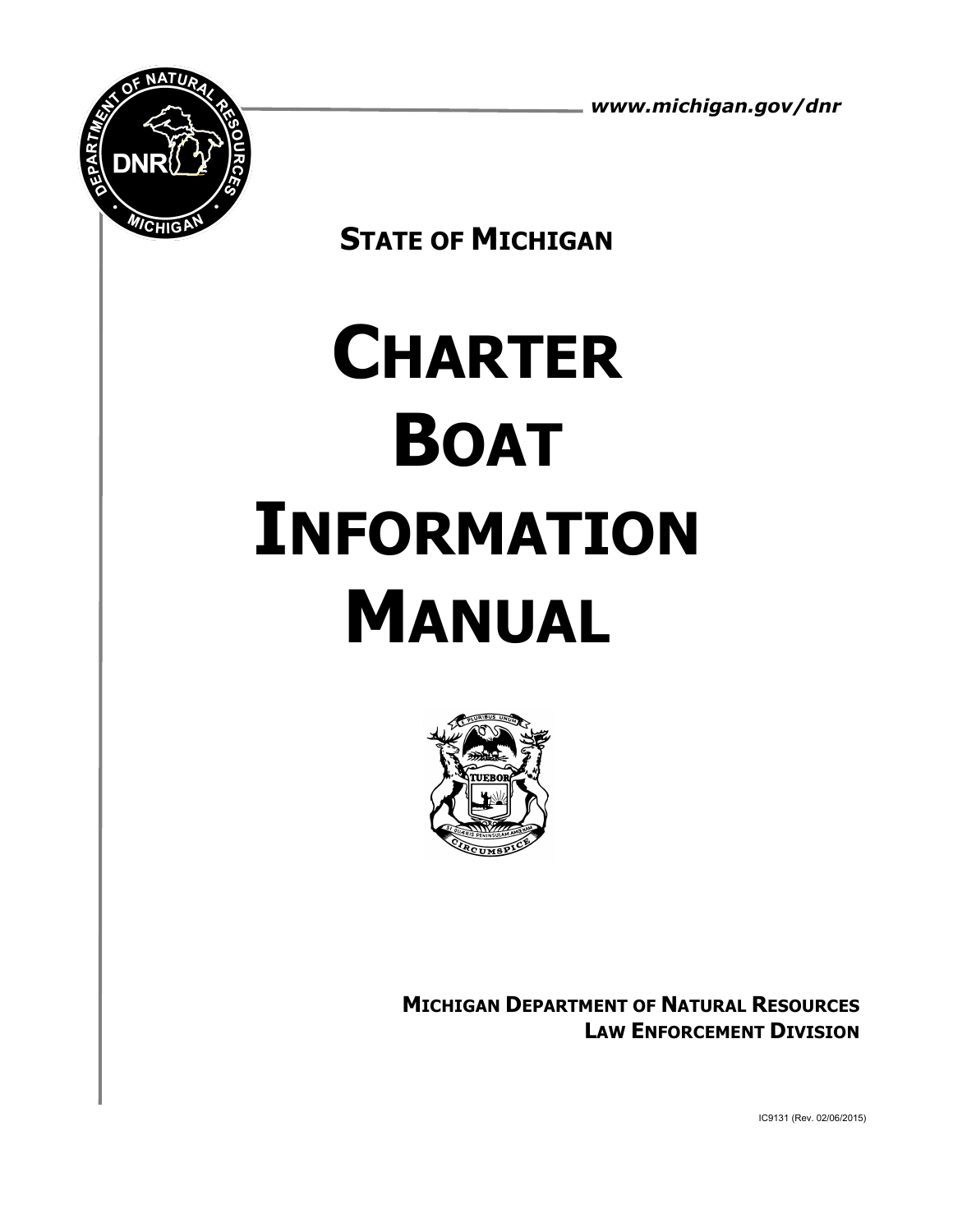#### **MICHIGAN DEPARTMENT OF NATURAL RESOURCES (DNR) MISSION STATEMENT**

"The Michigan Department of Natural Resources is committed to the conservation, protection, management, use and enjoyment of the State's natural resources and cultural resources for current and future generations."

#### **NATURAL RESOURCES COMMISSION (NRC) STATEMENT**

The Natural Resources Commission, as the governing body for the Michigan Department of Natural Resources, provides a strategic framework for the DNR to effectively manage your resources. The NRC holds monthly, public meetings throughout Michigan, working closely with its constituencies in establishing and improving natural resources management policy.

#### **MICHIGAN DEPARTMENT OF NATURAL RESOURCES NON DISCRIMINATION STATEMENT**

The Michigan Department of Natural Resources (MDNR) provides equal opportunities for employment and access to Michigan's natural resources. Both State and Federal laws prohibit discrimination on the basis of race, color, national origin, religion, disability, age, sex, height, weight or marital status under the Civil Rights Acts of 1964 as amended (MI PA 453 and MI PA 220, Title V of the Rehabilitation Act of 1973 as amended, and the Americans with Disabilities Act). If you believe that you have been discriminated against in any program, activity, or facility, or if you desire additional information, please write:

HUMAN RESOURCES MICHIGAN DEPARTMENT OF NATURAL RESOURCES PO BOX 30028 LANSING MI 48909-7528

- **Or** → MICHIGAN DEPARTMENT OF CIVIL RIGHTS CADILLAC PLACE 3054 W. GRAND BLVD., SUITE 3-600 DETROIT MI 48202
- **Or** → OFFICE FOR DIVERSITY AND CIVIL RIGHTS US FISH AND WILDLIFE SERVICE 4040 NORTH FAIRFAX DRIVE ARLINGTON VA 22203

For information or assistance on this publication:

**Telephone: 517-284-5994 TTY/TDD: 711 (Michigan Relay Center) fax: 517-373-6816 On the web at www.michigan.gov/dnr**

#### **MAILING ADDRESS**

MARINE INSPECTION OFFICER LAW ENFORCEMENT DIVISION MICHIGAN DEPARTMENT OF NATURAL RESOURCES PO BOX 30031 LANSING MI 48909

This information is available in alternative formats.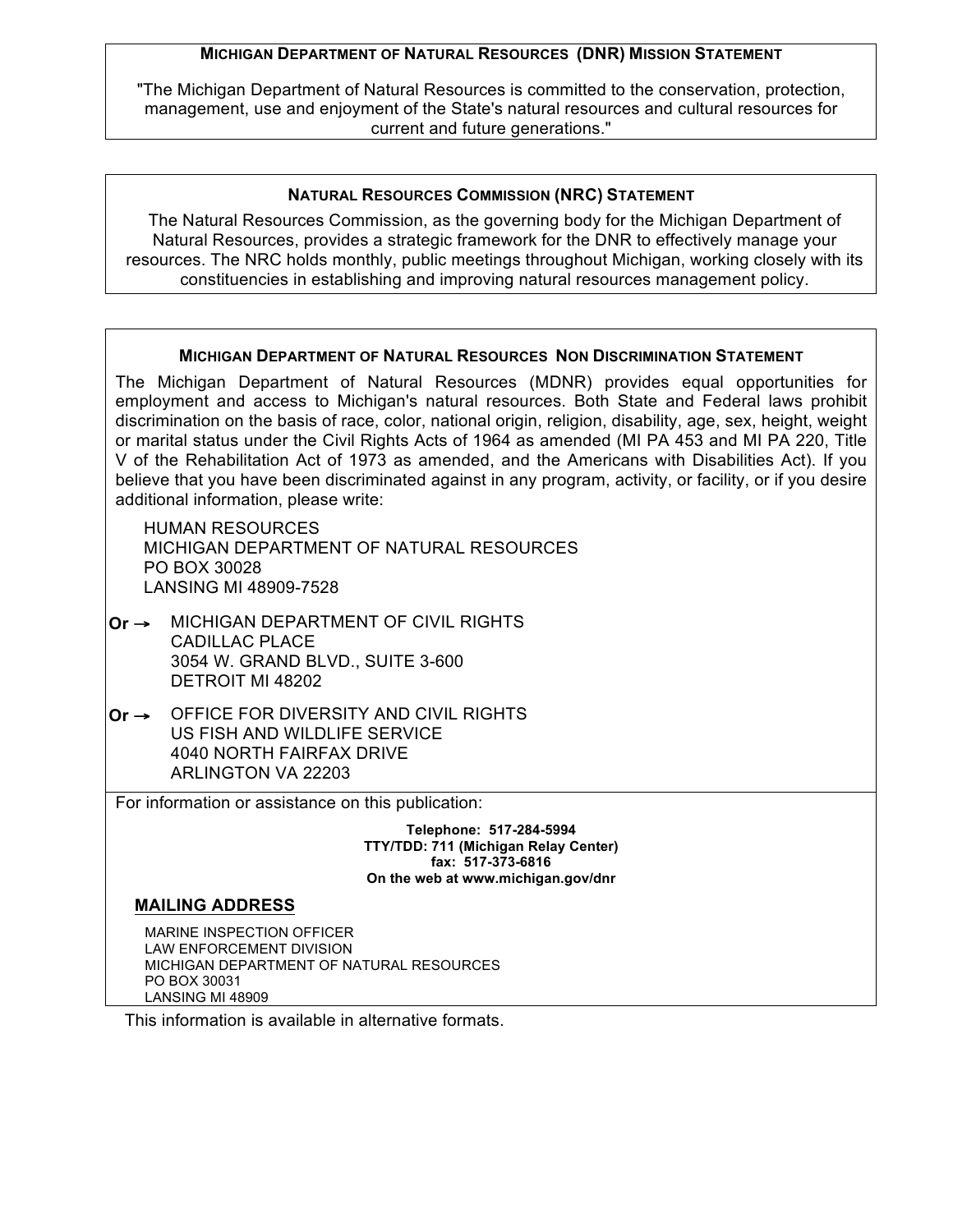# **TABLE OF CONTENTS**

| SPORT TROLLING LICENSE - CHARTER BOAT OPERATORS AND FISHING GUIDES 9 |  |
|----------------------------------------------------------------------|--|
|                                                                      |  |
|                                                                      |  |
|                                                                      |  |
|                                                                      |  |
|                                                                      |  |
|                                                                      |  |
|                                                                      |  |
|                                                                      |  |
|                                                                      |  |
|                                                                      |  |
|                                                                      |  |
|                                                                      |  |
|                                                                      |  |
|                                                                      |  |
|                                                                      |  |
|                                                                      |  |
|                                                                      |  |
|                                                                      |  |
|                                                                      |  |
|                                                                      |  |
|                                                                      |  |
|                                                                      |  |
|                                                                      |  |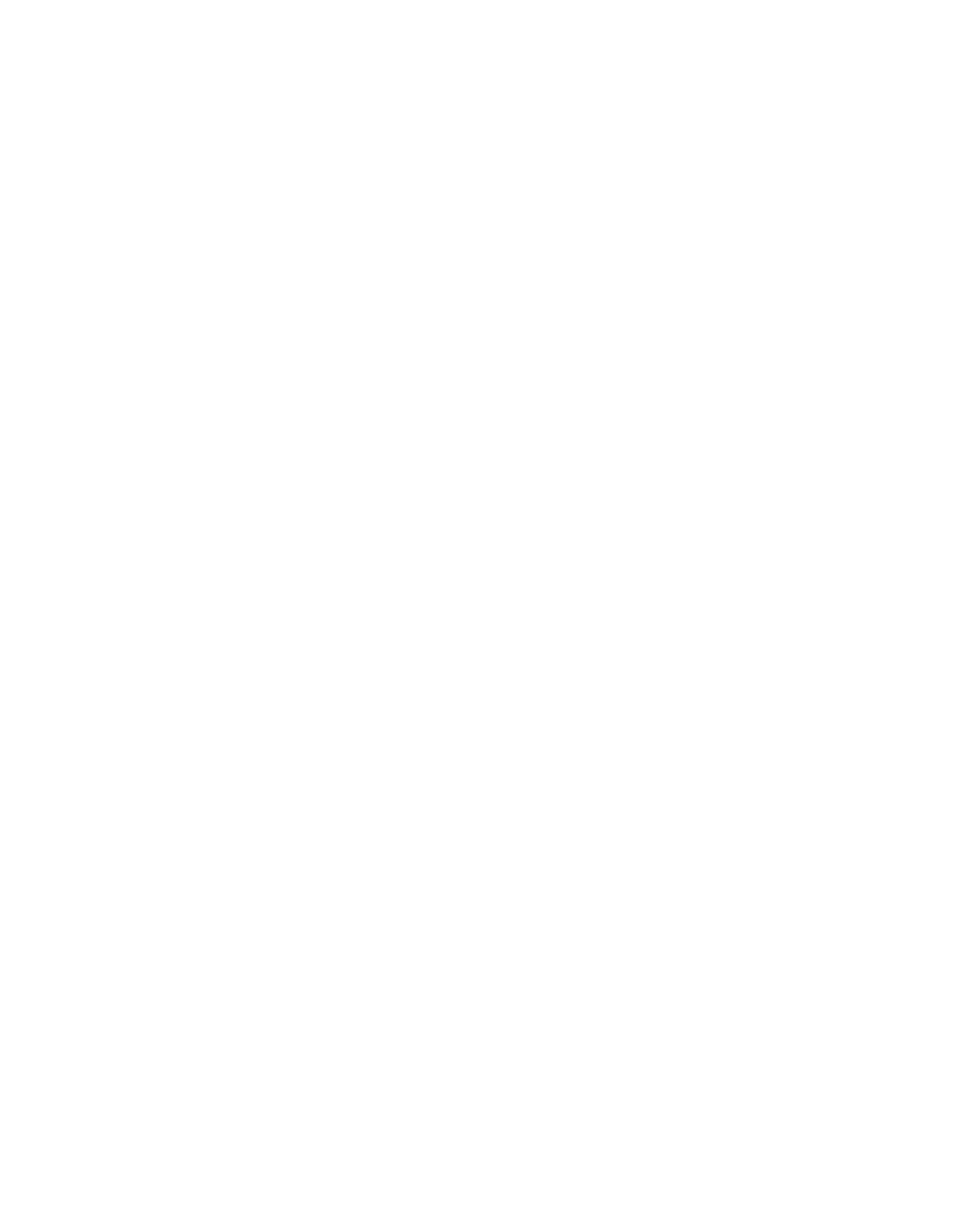# **INTRODUCTION**

This booklet is intended to provide information and explain the rules governing the inspection process. This booklet also contains information on recommended equipment.

The Natural Resources and Environmental Protection Act, Act 451 of Public Acts of 1994, Part 445, repealed Act 244 of the Public Acts of 1986, commonly referred to as the Charter Boat Act. Rules that were promulgated in accordance with Act 244 will remain in effect until new rules are promulgated in accordance with Act 451, Part 445. Rules apply to all vessels defined in the Act. Vessels must also comply with all other applicable laws or rules, to include Act 451 of the Public Acts of 1994, Part 801, commonly known as the Marine Safety Act; and Title 46, Code of Federal Regulations, Chapter 1, Subchapter C.

These rules were promulgated in order to ensure the safety and well-being of persons chartering a vessel. Any items required to be carried or installed on a vessel should be carried or installed in accordance with good marine practice and standards, common sense, and in a manner that will promote safety. Any items not meeting these standards must be corrected to meet these standards or be removed. **No temporary permit will be issued.**

It has been brought to our attention that the following words have caused misunderstanding. These words are defined in Act 451 as follows:

"**Inland waters"** means all waters of this state, except navigable waters.

**"Navigable waters"** means those waters of the state over which the State of Michigan and the United States Coast Guard exercise concurrent jurisdiction, including the Great Lakes and waters connected thereto, to the upstream limit of navigation as determined by the United States Department of the Army Corps of Engineers.

**"Waters of the state"** means any waters within the territorial limits of this state and includes those waters of the Great Lakes which are under the jurisdiction of this state.

**"Pilot's license"** means a vessel operator's license issued by the United States Coast Guard or other federal agency, or a license issued by the Michigan Department of Natural Resources and Environment to an operator of a charter boat that is operated on inland waters.

**"Department"** means the Michigan Department of Natural Resources and Environment.

Many confuse **"inland waters"** as it applies to Act 451, Part 445 with the Coast Guard definition of **"inland waters."** Reference to **"inland waters"** herein is defined as above.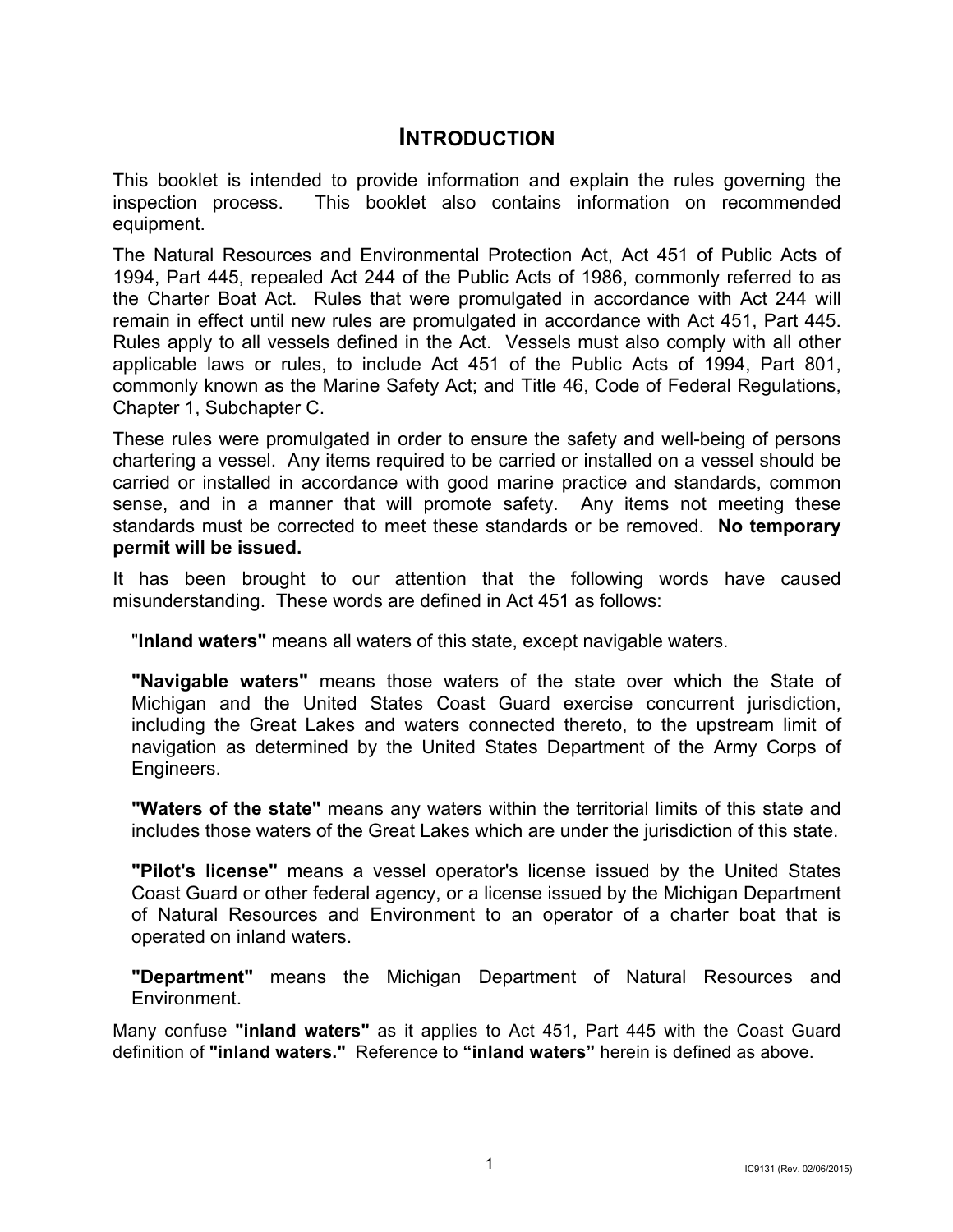# **OBTAINING A PILOT'S LICENSE**

The Coast Guard operator's license is required by the Coast Guard if you operate on **"navigable waters,"** carrying passengers for hire as defined in Act 451.

The Department also accepts the Coast Guard license on all **"waters of the State."** However, for **"inland waters,"** if a pilot's license is required and you don't have a Coast Guard license, you must obtain a state pilot's license issued by the Department.

To make application for a **Coast Guard license**, you must contact the following:

#### **NATIONAL MARITIME CENTER at 1-888-427-5662 or visit online at www.uscg.mil/nmc**

Contact one of the Department's District Offices listed on the back of the *Application for Inspection* (PR-9301-2) to make application for a state pilot's license.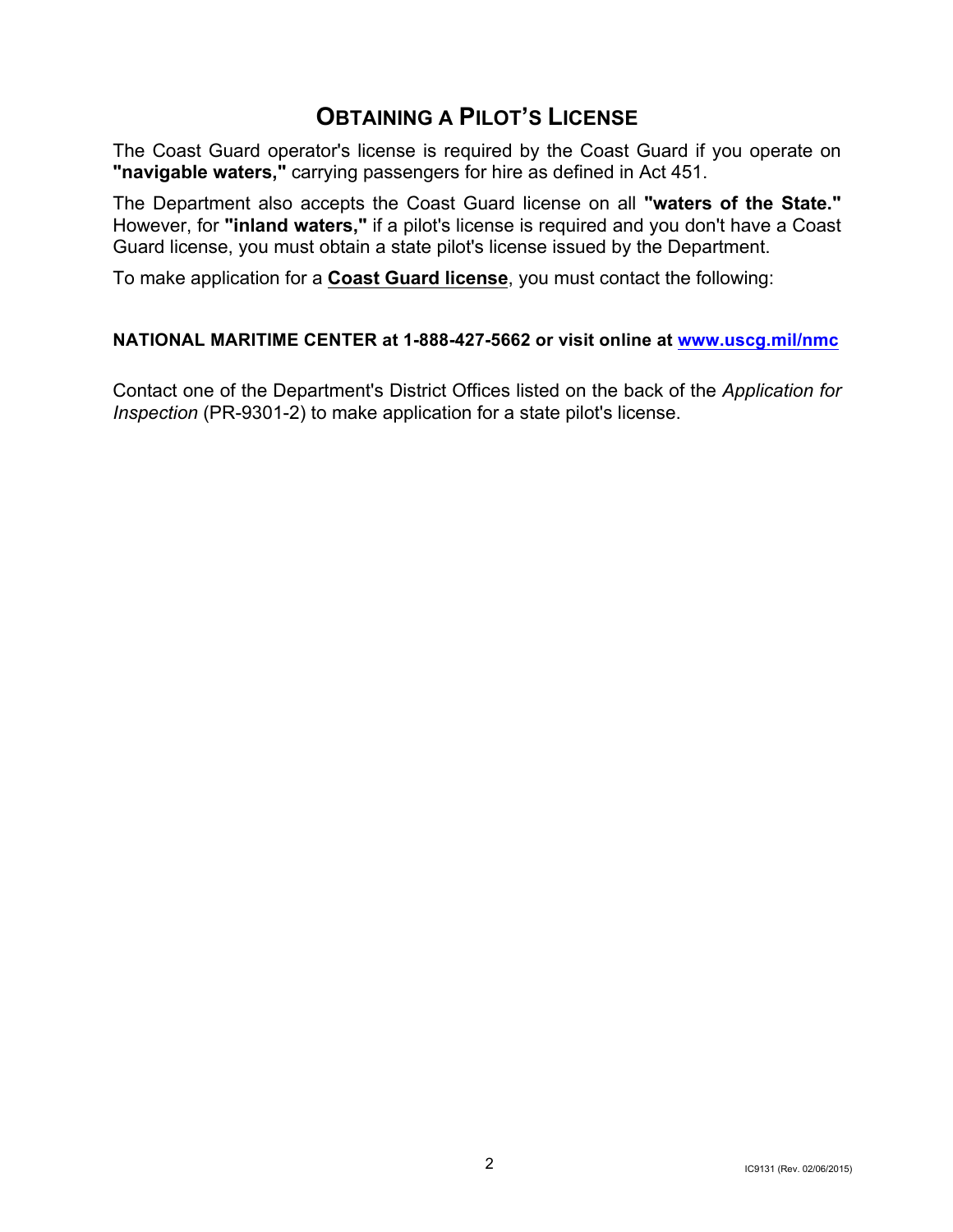# **PREPARING FOR VESSEL INSPECTIONS**

## **DRYDOCK INSPECTION**

The purpose of the drydock inspection is to determine if a vessel is seaworthy and in good and serviceable condition. The owner must ensure the following is completed prior to the arrival of the inspector:

- The vessel must be properly supported to allow full and complete inspection;
- The vessel must be in a location where the elements of weather do not conflict with the inspection;
- All hatches and inspection ports should be removed before inspection;
- All associated equipment, including fishing gear, coolers, and personal belongings on board, should be removed or stored so as not to impede the inspection;
- A portion of the vessel may be required to be removed if the seaworthiness or sound structure of the vessel is impaired;
- Excessive oil, grease, or dirt shall be cause to refuse an inspection. This applies especially to compartments containing machinery.

A vessel that is ready for inspection will save time and money.

## **DOCKSIDE INSPECTION**

The following is a check-off list that may be helpful in making a vessel ready for dockside inspection. It is recommended that this list be reviewed prior to the dockside inspection to ensure all items are aboard and all equipment is in good and serviceable condition. (See Rules and Regulations Booklet for specific information.)

- 1. Certificate of Registration with current decal
- 2. Current documentation (when applicable) renewed annually
- 3. Current Pilot's License and expiration date
- 4. Current valid charter boat insurance policy (not a binder)
- 5. Sport Trolling License. This license is required of owners of boats operated with either an inboard or outboard motor and offered for hire in sport trolling for lake trout (MCL 324.47328) for each boat.
- 6. Marine radio in good working condition.
- 7. Proper display of Pilot's License, Certificate of Inspection (if currently certified), and Emergency Check-off List (when applicable)
- 8. Engine(s) and controls in good and serviceable condition
- 9. Fuel tank(s), Fixed
	- a. Grounded
	- b. Properly supported and secured
	- c. Filler hose, vent hose, and fuel lines in good condition and clamps tight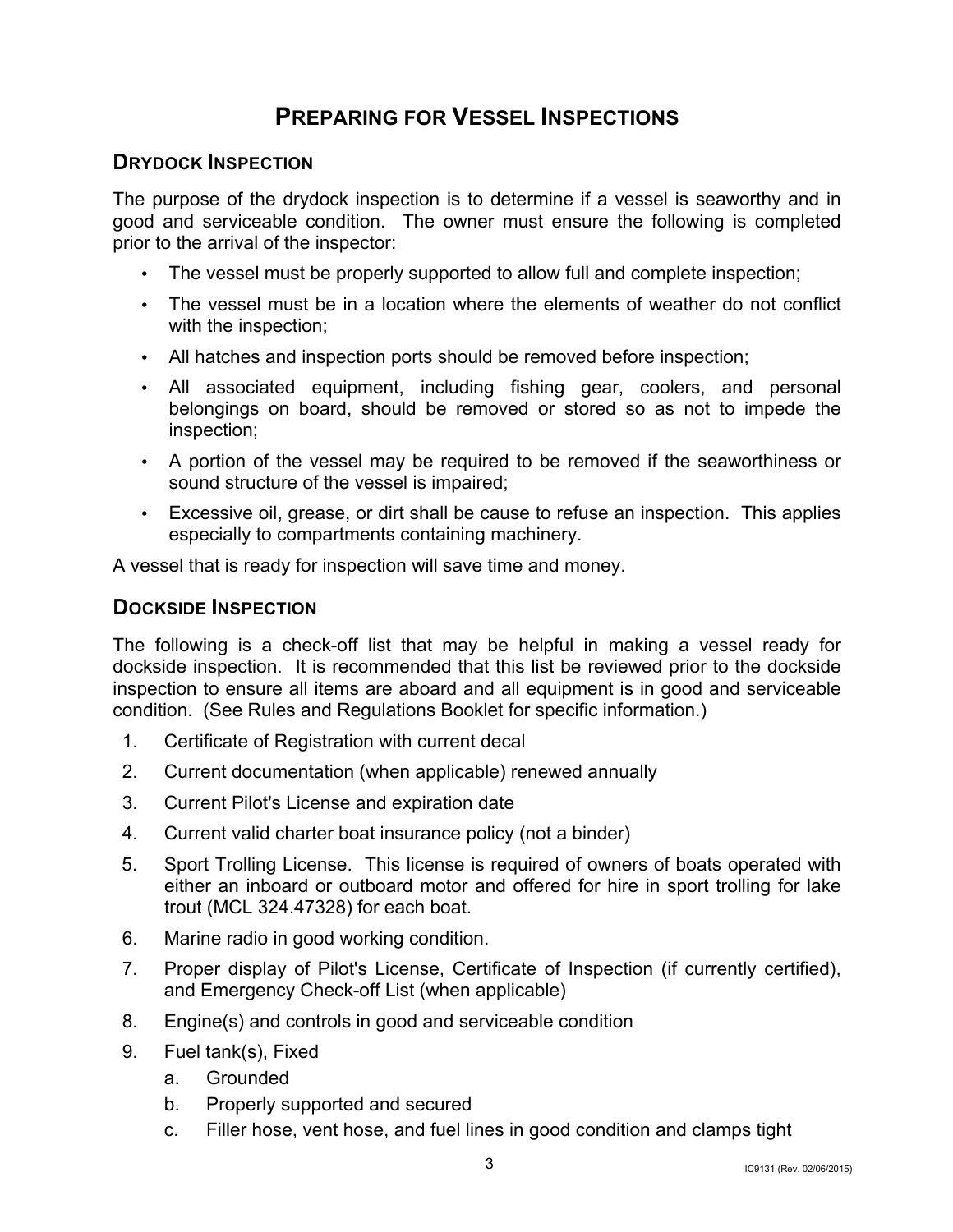- 10. Fuel tank fittings and shut off
	- a. Accessible
	- b. Tight
- 11. Portable fuel system (when applicable)
	- a. Approved tanks
	- b. Properly secured
	- c. Proper fuel line
- 12. Bilge pumps
	- a. Operating properly
	- b. Switches and lights operating
- 13. Manual bailing device (bucket, pail, etc.)
- 14. Ventilation ducting
	- a. Properly secured and supported
	- b. Good and serviceable condition
- 15. Head (Marine Sanitation Device MSD) (when applicable)
	- a. Properly fitted and secured
	- b. Proper ventilation
- 16. Cooking and Heating appliances
	- a. Properly secured
	- b. Proper ventilation
- 17. Fixed seating
	- a. Properly secured
	- b. Good condition
- 18. Compass (when applicable)
	- a. Suitable
	- b. Good and serviceable condition
- 19. Personal Flotation Devices (PFDs)
	- a. Type required for class of vessel, including proper numbers
	- b. Good and serviceable condition
	- c. Registration numbers marked on PFDs undocumented
	- d. Vessel's name marked on PFDs undocumented
	- e. Retroreflective tape
- 20. Ring buoy
	- a. Twenty (20) inches in diameter, or over
	- b. Registration numbers or vessel name marked on Type IV
	- c. Fifty (50) feet or more of line attached
- 21. Water light
	- a. Approved type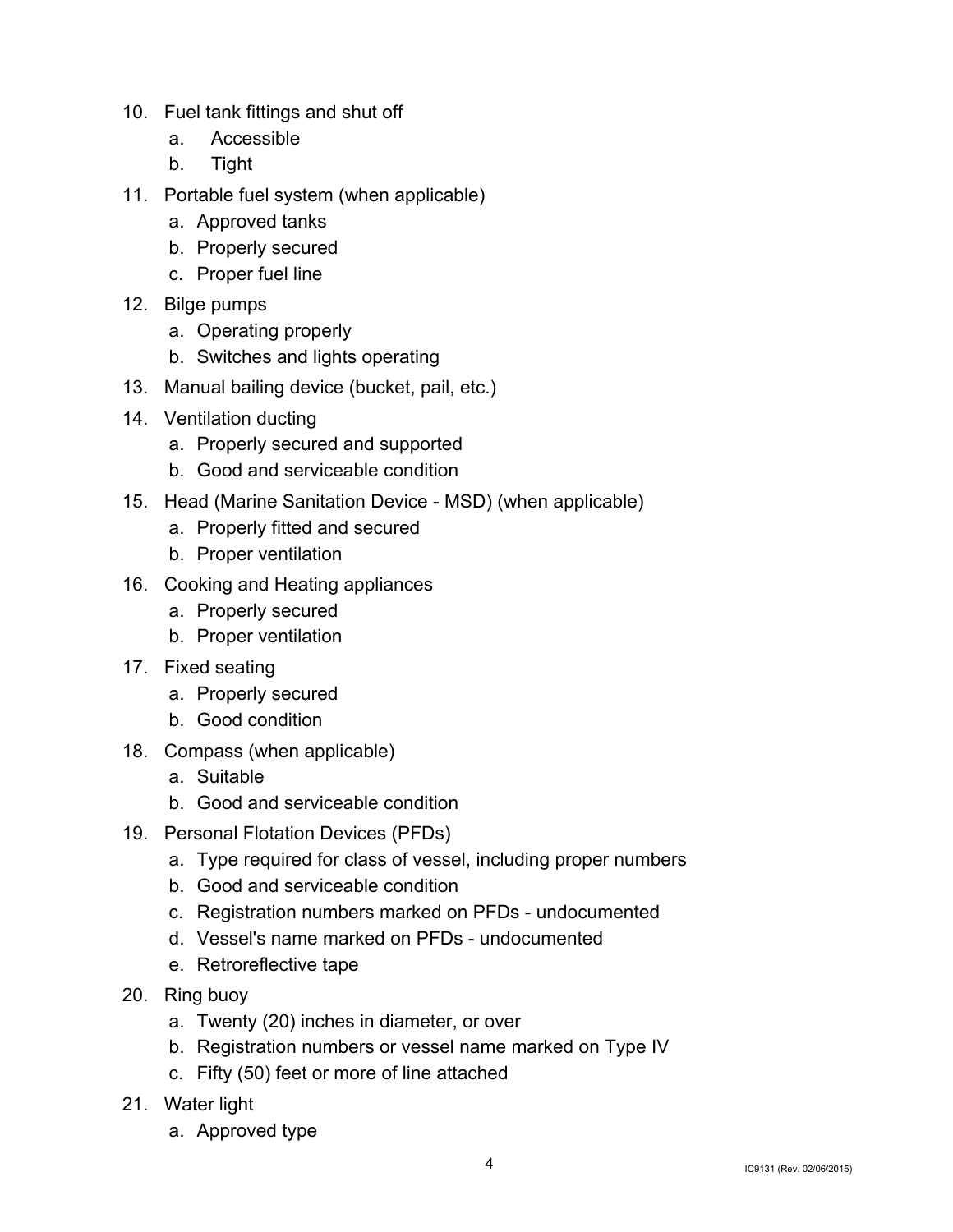- b. Operational
- 22. Hand-held light
	- At least one in good and serviceable condition
- 23. Portable fire extinguisher

Proper number and location

- a. Less that 26 ft. vessel 2B1
- b. 26 ft. to less than 40 ft. 3B1
- $c. 40$  ft. and over  $-4B1$
- 24. Anchor
	- a. Suitable size and type
	- b. Length of line attached
		- i. 150 ft. Great Lakes and navigable waters
		- ii. 75 ft. inland (state) waters
		- iii. 30 ft. operating exclusively on rivers
- 25. Sea Anchor (Great Lakes and Lake St. Clair)
	- a. Appropriate size and type
	- b. Class A vessels
	- c. Class D vessels
- 26. Sail and Riggings (when applicable) Following to be inspected and determined fit for constant operation All masts, spars, standing rigging, running rigging, blocks, fittings, sails, line and other sailing apparatus
- 27. Emergency Procedures Check List Posted in a conspicuous location onboard the vessel
- 28. Steering check for:
	- a. Excessive wear (all components)
	- b. Weld fractures (hairline cracks) (All components)
	- c. Excessive vibration (when engine is operated in gear)
	- d. Loose bolts, nuts, screws, etc.
	- e. Steering cable or wire in good condition (not stranding)
	- f. Rust free
	- g. Responsive (little play)
- 29. Electrical Systems
	- a. Installed in accordance with good marine standard connections, insulation, junction boxes, switches and fuse holders
	- b. Erosion free and tight
	- c. Properly grounded
- 30. Deck Rails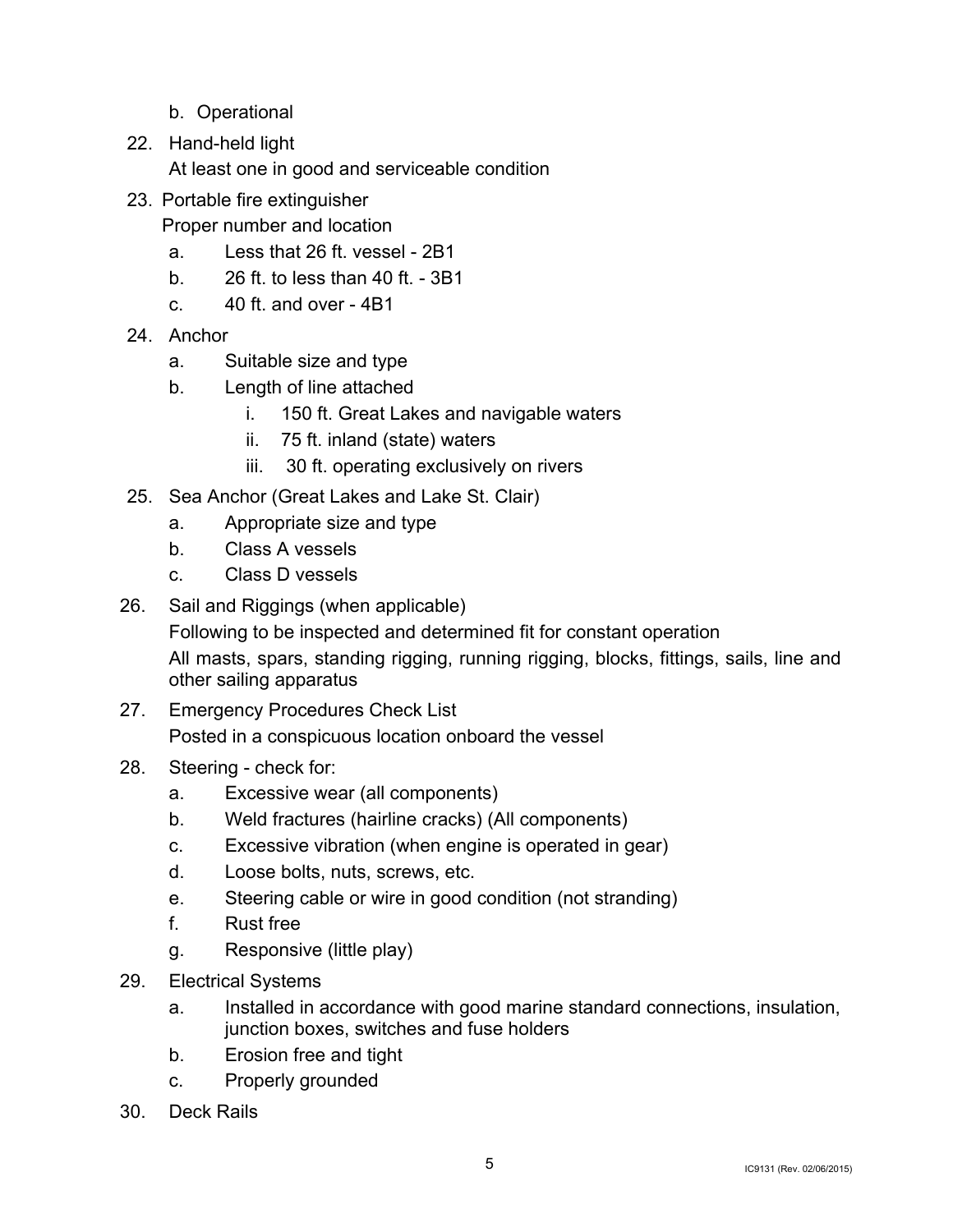- a. Shall be consistent with generally accepted and federally approved manufacturing process
- b. All rails in good and serviceable condition
- 31. Equipment stowage and markings
	- a. Properly marked
	- b. Proper location
	- c. Accessible
- 32. First-Aid Kit
	- a. At least a standard 16 unit or equivalent
	- b. In a conspicuous location
- 33. Visual Distress Signals (VDS)

Vessels operated on the Great Lakes and Lake St. Clair

- a. Coast Guard approved
- b. Current and acceptable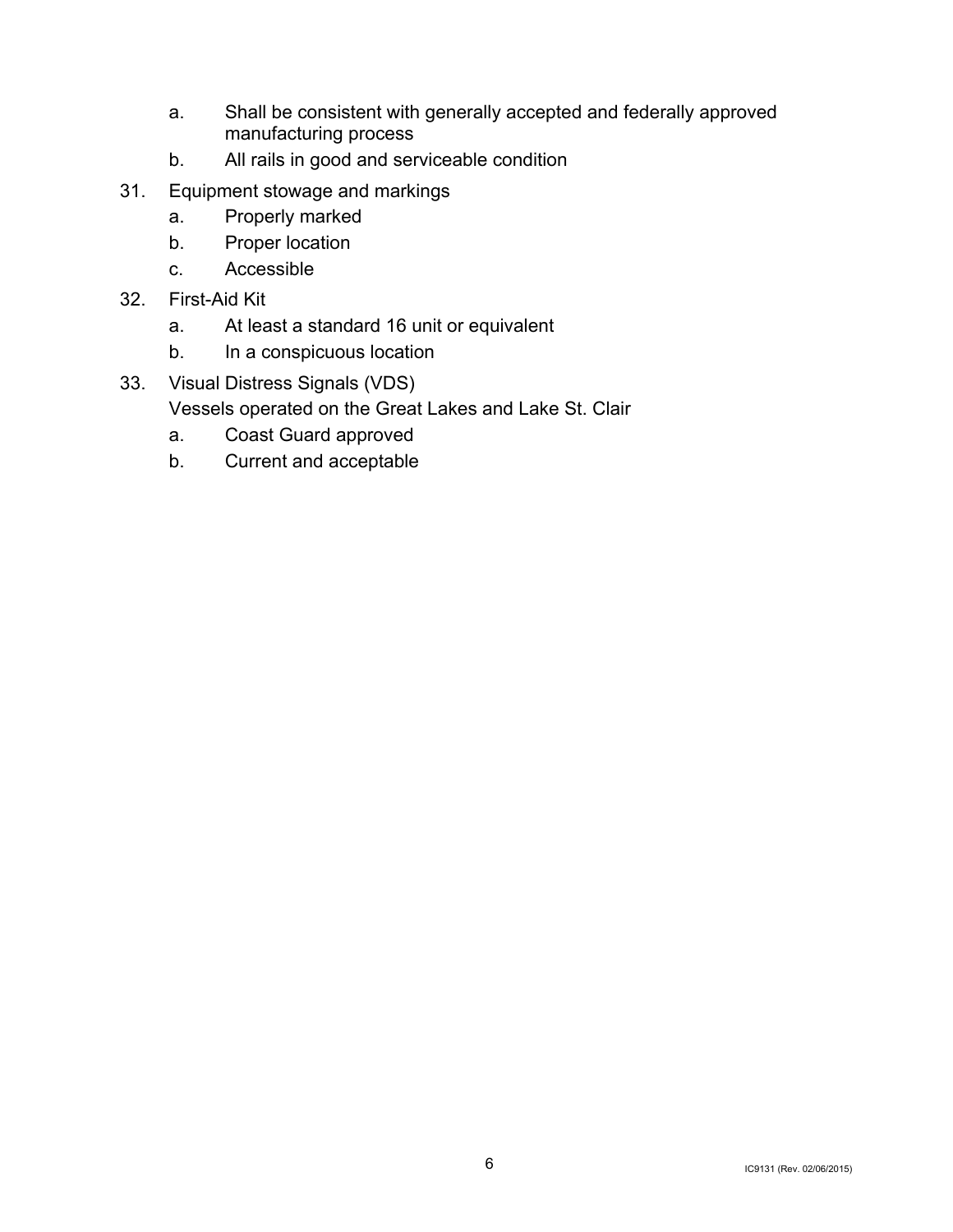# **DAILY CATCH REPORT(ING) REQUIREMENT**

# **REFER TO: PART 445 SECTION 324.44508 (5)**

All *charterboat operators who charter for fishing must submit daily catch reports under statute from the Charter and Livery Part of the Natural Resources and Environmental Protection Act of 1994. A daily record must be maintained and kept on board and available to any peace officer. These records must be submitted to the Department of Natural Resources by the 10th of the month following the fishing activity. Failure to comply with this law can result in prosecution with up to one (1) year in jail and/or a \$1000 fine.* 

324*.44508. (5) A charter boat operator engaged in fishing shall do each of the following:*

- (a) Maintain on board each charter boat under his or her control a daily record of all catch activity of that charter boat for the current calendar month.
- (b) Make available for inspection the daily catch activity records required to be maintained under this subsection upon the request of a peace officer.
- (c) Complete a monthly catch activity report form provided by the Department for each charter boat under his or her control.
- (d) Sign, date, and submit to the Department, on or before the tenth  $(10<sup>th</sup>)$  day of the month, a monthly catch activity report, completed by that charter boat operator for each charter boat under his or her control that was engaged in fishing during the previous month.
- (e) The operator of a charter boat used for fishing on two (2) or more bodies of water within a calendar month shall complete for that charter boat a separate monthly catch activity report for *each* body of water fished, and shall sign, date, and submit each report to the Department in the manner prescribed by this section.
- (f) If a charter boat operator engaged in fishing does not submit to the department a completed monthly catch activity report form within 30 days after that form is required to be delivered to the department, the department shall notify that charter boat operator of his or her noncompliance with this section. If a charter boat operator engaged in fishing fails to return a completed monthly catch activity report form for a vessel within 60 days after that form is required to be delivered to the department, the department may revoke the state certificate of inspection issued for that vessel.

Please *feel free to call the Charlevoix Fish Research Station at 231-547-2914 ext. 223 for copies of forms and information related to Daily Catch Reports.*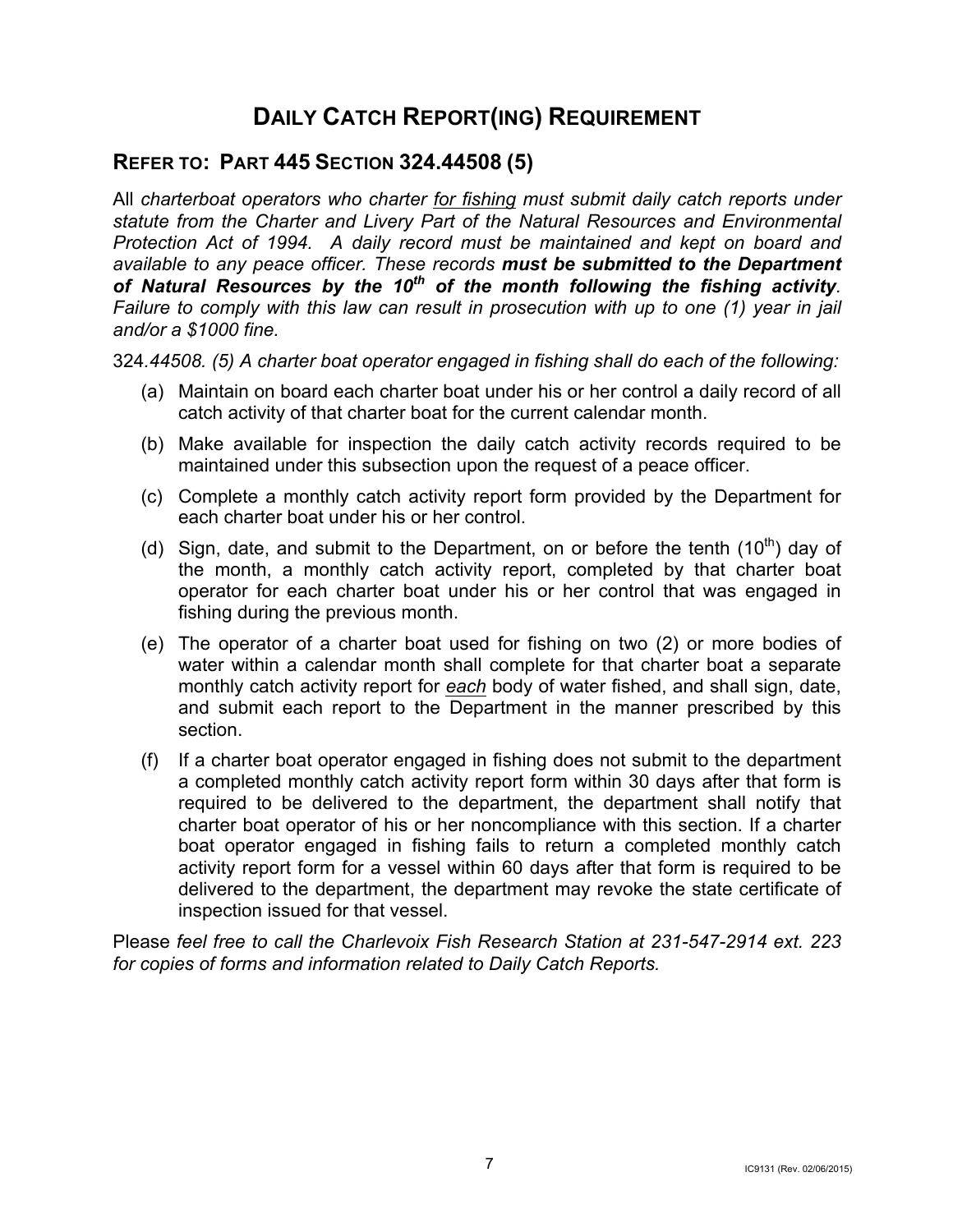# **MINNOW LICENSE - CHARTER BOAT OPERATORS AND FISHING GUIDES**

*A resident charter boat operator or resident fishing guide who takes minnows from Michigan waters and furnishes them for use by clients is deemed to have taken minnows for commercial purposes and would require both a minnow catcher license and a retail minnow license. A resident charter boat operator or resident fishing guide who purchases minnows from a Michigan minnow dealer and furnishes them for use by clients would require a retail minnow license. In both of the above situations this is pertinent whether the minnows are furnished free or included as a part of the charter/guide fee package.* 

*A resident charter boat operator or resident fishing guide, who takes minnows from Michigan waters and sells them to other charter boat operators for use by clients, is taking and selling or possessing and selling minnows at wholesale, and would require a minnow catcher's license as well as a resident wholesale minnow license.*

*Non-resident charter boat operators and fishing guides who purchase minnows to*  furnish for use by clients require a retail minnow license. Again, this is pertinent *whether the minnows are furnished free or included as a part of the charter/guide fee package.* 

*Non-residents are not allowed to take minnows for commercial purposes from any of the waters of this state and would be ineligible to secure a minnow catcher's license.* 

#### *324.48729 Prohibited conduct.*

Sec. 48729. A person shall not do any of the following:

*(a) Take or possess minnows, wigglers, or crayfish for commercial purposes from any of the waters over which this state has jurisdiction; import minnows, wigglers, or crayfish for commercial purposes from outside of this state; or transport minnows, wigglers, or crayfish without having first procured a license as provided in section 48732.*

#### *324.48728 Definitions.*

Sec. 48728. As used in this part:

(a) "Commercial purposes" means offering for sale, selling, giving, or furnishing to others.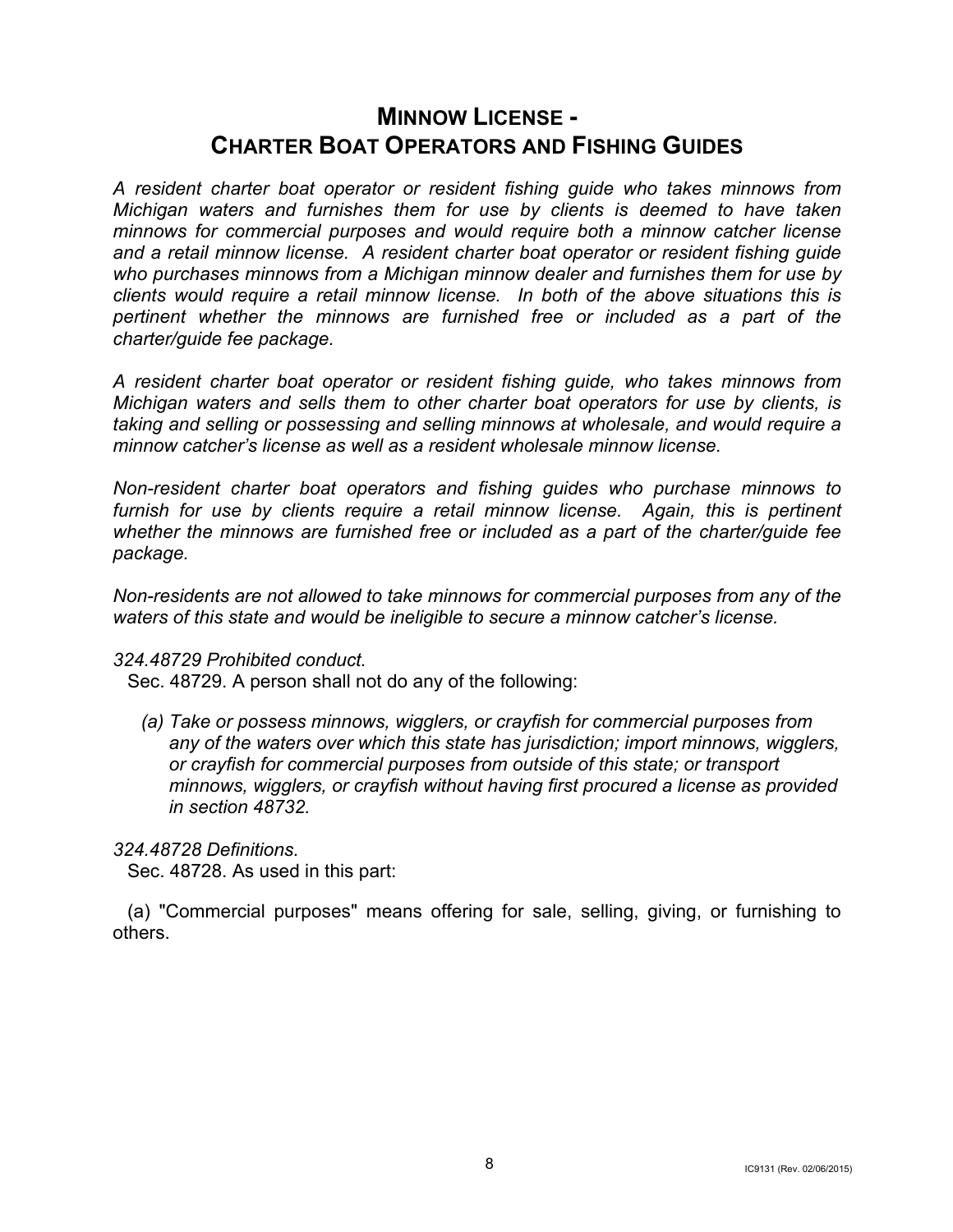# **SPORT TROLLING LICENSE - CHARTER BOAT OPERATORS AND FISHING GUIDES**

#### **324.47328 License to use fishing devices; sport trolling; licensing boats for hire; license not required under certain conditions in lake St. Clair.**

Sec. 47328.

A person shall not use any kind of a boat, tug, or launch, except when used in hook and line fishing, or any kind of net or nets, set hook lines, or commercial trolling rigs for the purpose of taking, catching, killing, or transporting fish in any of the waters bordering on this state, regardless of whether for commercial purposes or for personal use, without first having applied for and been issued a license for that activity, in accordance with this part. A license, except as otherwise provided by law, is not required of persons engaged in sport trolling in these waters, except that the owners of boats operated with either an inboard or outboard motor and offered for hire in sport trolling for lake trout shall obtain a license for each boat. A license, except as otherwise provided by law, is not required of persons engaged in taking fish with set lines in lake St. Clair as provided in section 47302.

#### **324.47330 License to use fishing devices; issuance fees.**

Sec. 47330.

(1) The department, when application is made by any person in accordance with section 47329, shall issue the license provided for in this part upon payment by the applicant, if a resident of this state, of the following fees:

(a) For fishing with set hook lines or nets, with or without a boat not exceeding 16 feet in overall length, or a boat used in sport trolling for lake trout for hire, \$16.00 per year. Any person using more than a single crew consisting of not more than 4 people in fishing nets or hooks under the ice shall secure a license for each crew member. The department, upon proper application, shall issue with each license to fish nets or set hook lines under the ice 4 identification cards bearing the number of the license and the year for which issued. Each member of a single crew engaged in the setting, lifting, or pulling of nets, set hook lines, or other devices, set under the ice under authority of the license, shall carry the card on his or her person at all times while so engaged and upon demand of any conservation officer shall exhibit the card. Minnow seines and dip nets are exempt from this section.

(b) For each rowboat, sailboat, powerboat, motorboat, steamboat, or scow used in catching, killing, taking, or transporting fish caught with nets, set hook lines, or trolling rigs, \$3.00 per foot overall length, and \$1.00 per ton additional for each ton over 10 gross tons. A license is not required for a scow used only in transporting nets. Each license for a boat propelled by sail, steam, gas, or other mechanical power entitles the licensee to operate a rowboat not exceeding 16 feet in overall length. Each rowboat shall bear the same identification as the boat for which the license is issued and shall be used only while attending the boat. A resident person shall not pay less than \$50.00 or more than \$200.00 on any 1 boat in any 1 license year.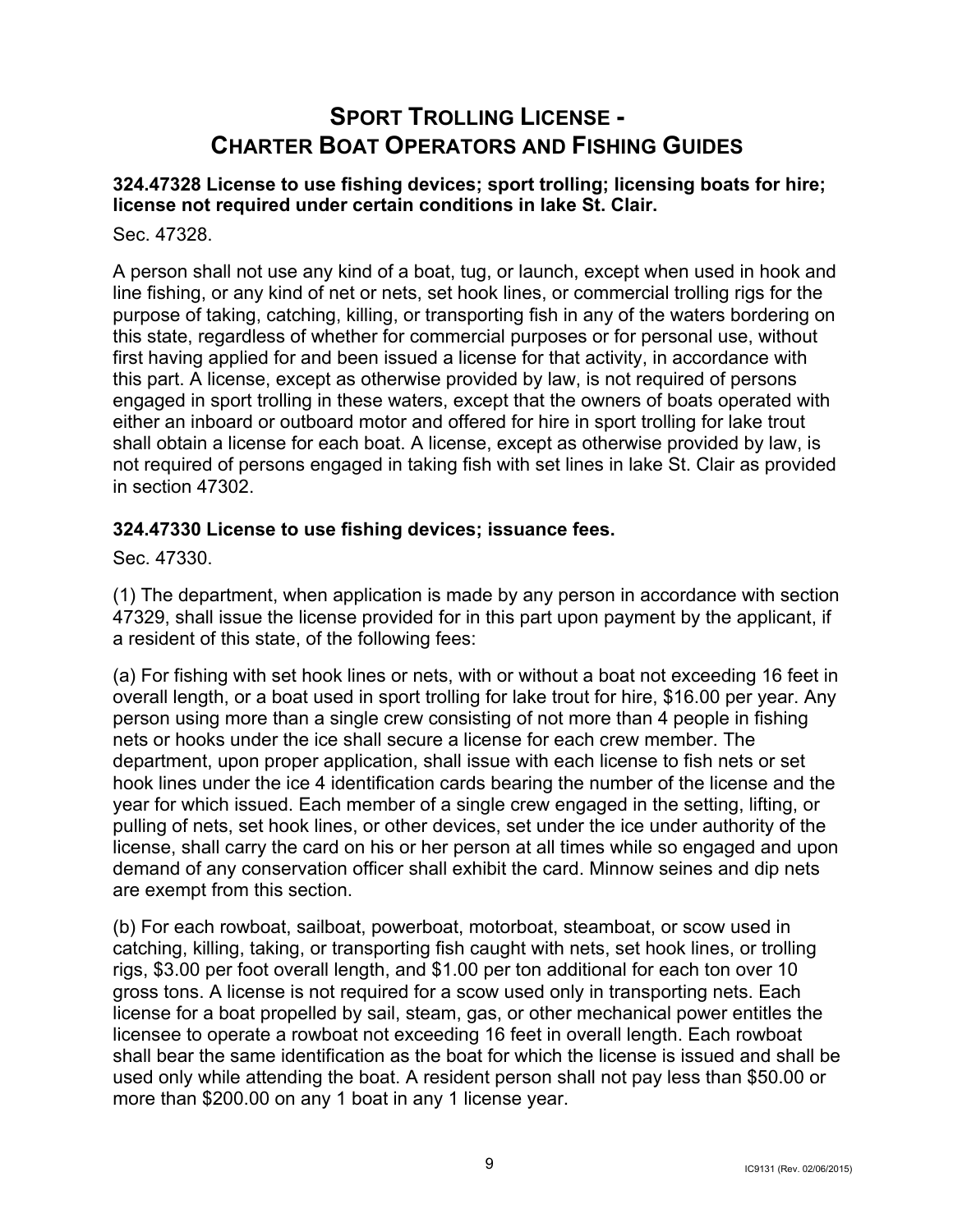(2) For a nonresident of this state, the fee shall be 5 times the fee required of a resident in accordance with the schedule prescribed in this section. A license under section 47329 shall not be issued to a nonresident for fishing in Lake Erie and Lake Huron except at the discretion of the department.

(3) For the purpose of this part, a nonresident is any person who has not actually resided in this state for 3 years immediately prior to the date of application for a license, any person applying for a license for use of nets or a boat registered or of record at a port outside of the state, or any firm, company, copartnership, partnership, association, or corporation in which any of their stock, boats, nets, and fishing equipment has been owned by nonresident persons at any time during the 3 years immediately prior to the date of application for a license.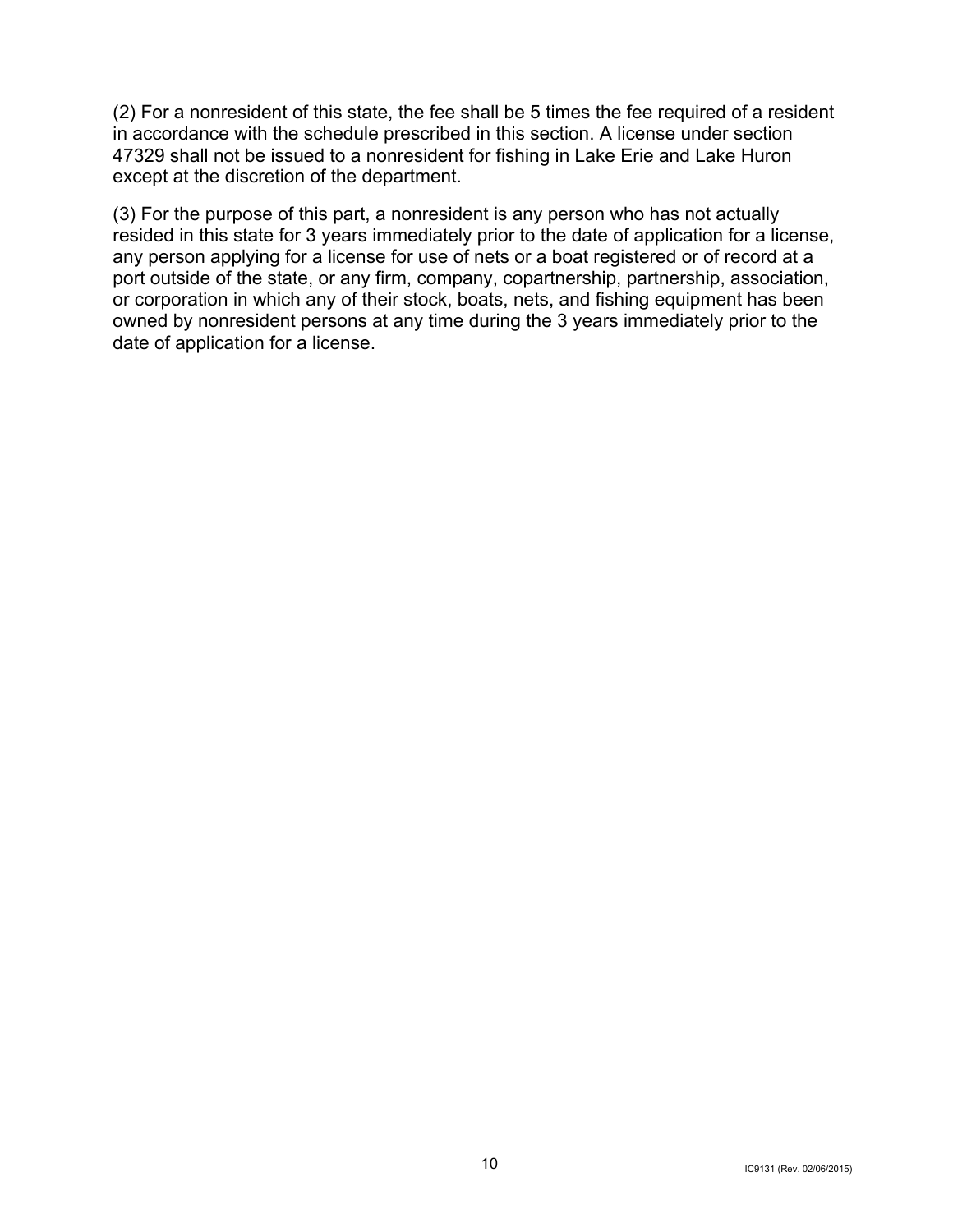# **SUBPART V LICENSES AND PERMITS**

Sec. 48732. (1) As used in this section, "place of business" means a single location designated in a license application.

(2) The department, upon receipt of a fee of \$25.00, may issue a limited retail minnow dealer's license to entitle the licensee to operate 1 place of business and 1 motor vehicle and to buy, transport, and retail minnows, wigglers, and crayfish.

(3) The department, upon receipt of a fee of \$100.00, may issue to a resident a wholesale minnow dealer's license to entitle the licensee to operate 1 place of business, to transport, using up to 3 motor vehicles, and to sell at wholesale to licensed minnow dealers minnows, wigglers, and crayfish.

(4) The department, upon receipt of a fee of \$50.00, may issue to the holder of a limited retail minnow dealer's license or a wholesale minnow dealer's license a minnow catcher's license to permit the taking, collecting, transporting, and possessing of live or fresh minnows, wigglers, or crayfish to be used for commercial purposes in accordance with this part. Each minnow catcher's license entitles the licensee to operate up to 3 crews consisting of not more than 4 persons and 4 motor vehicles for the purpose of taking, collecting, and transporting live or fresh minnows, wigglers, or crayfish.

(5) The department, upon receipt of a fee of \$500.00, may issue to a nonresident of the state a wholesale minnow dealer's license to entitle the licensee to operate 1 place of business, to transport, using up to 3 motor vehicles, and to sell at wholesale to licensed minnow dealers minnows, wigglers, and crayfish.

TO OBTAIN AN APPLICATION FOR THE LICENSES MENTIONED ABOVE, PLEASE CALL 517-284-6045.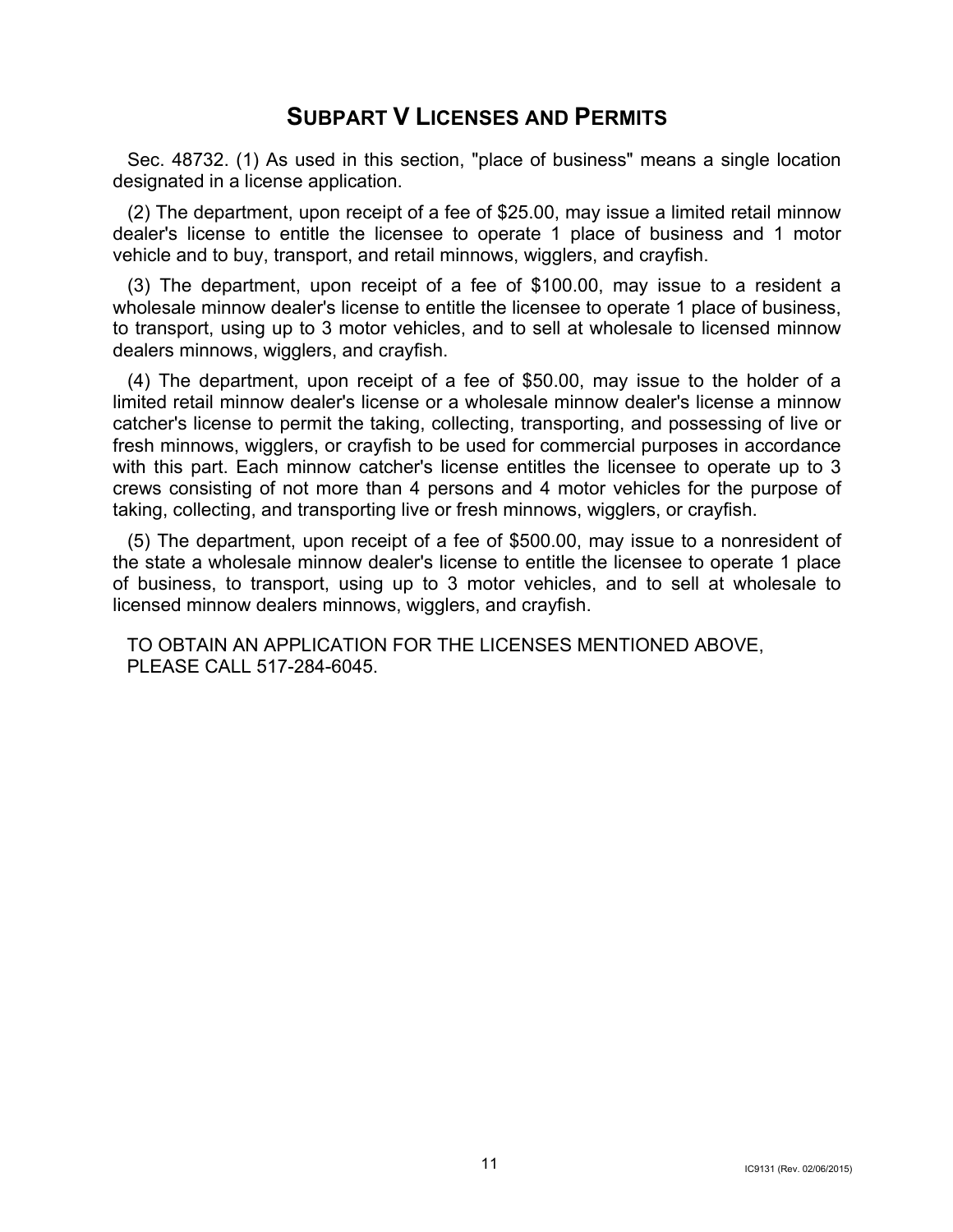# **THROUGH HULL FITTINGS**

Any *unused through-hull fittings shall be permanently plugged from the exterior of the vessel or capped with a metal threaded pipe cap.*

## **FUEL LINES**

Seamless copper or seamless nickel-copper recommended. The fuel line must be supported to prevent vibration or motion while the vessel is underway.

Beware of alcohol-added gasolines. Flexible fuel lines are susceptible to deterioration, so make frequent checks for signs of leakage.

USGA Type A SAEJ30 is acceptable, but **USCG Type A1 SAEJ1527** is highly recommended when flexible line is used.

The shutoff valves should be readily accessible from outside the fuel tank compartment, preferably from above deck.

When the engine and fuel tank are separated by more that 12 feet, it is recommended that a second shutoff valve be installed as close to the engine as possible.

# **FUEL TANK VENT FLAME SCREEN**

This flame screen is simply a piece of non-ferrous metal screening. It should be periodically checked for cleanliness.

# **VENTILATION - DUCTING MATERIAL**

Ventilation shall be consistent with generally accepted and federally approved manufacturing processes.

Wire-wound plastic ducting material as normally installed on a pleasure craft is acceptable.

It is recommended that a not readily collapsible material be used for ducting, such as wood, P.V.C. pipe, flexible metal tubing, and rigid metal tubing. The following flexible ducting is acceptable

- Flexhaust, Type CWC
- Flexfab, FLX 1020
- Blue Max

# **VENTILATION - DUCT SIZE**

Minimum diameter of each duct should be:

| Beam (ft.)  | Ducting Diameter (inches) |
|-------------|---------------------------|
| up to $10'$ | 3"                        |
| 11'         | $3\frac{1}{4}$            |
| 12'         | $3\frac{1}{2}$            |
| 14'         | $3\frac{3}{4}$ "          |
| 16'         | 4"                        |
| 18'         | $4\frac{1}{4}$            |
|             |                           |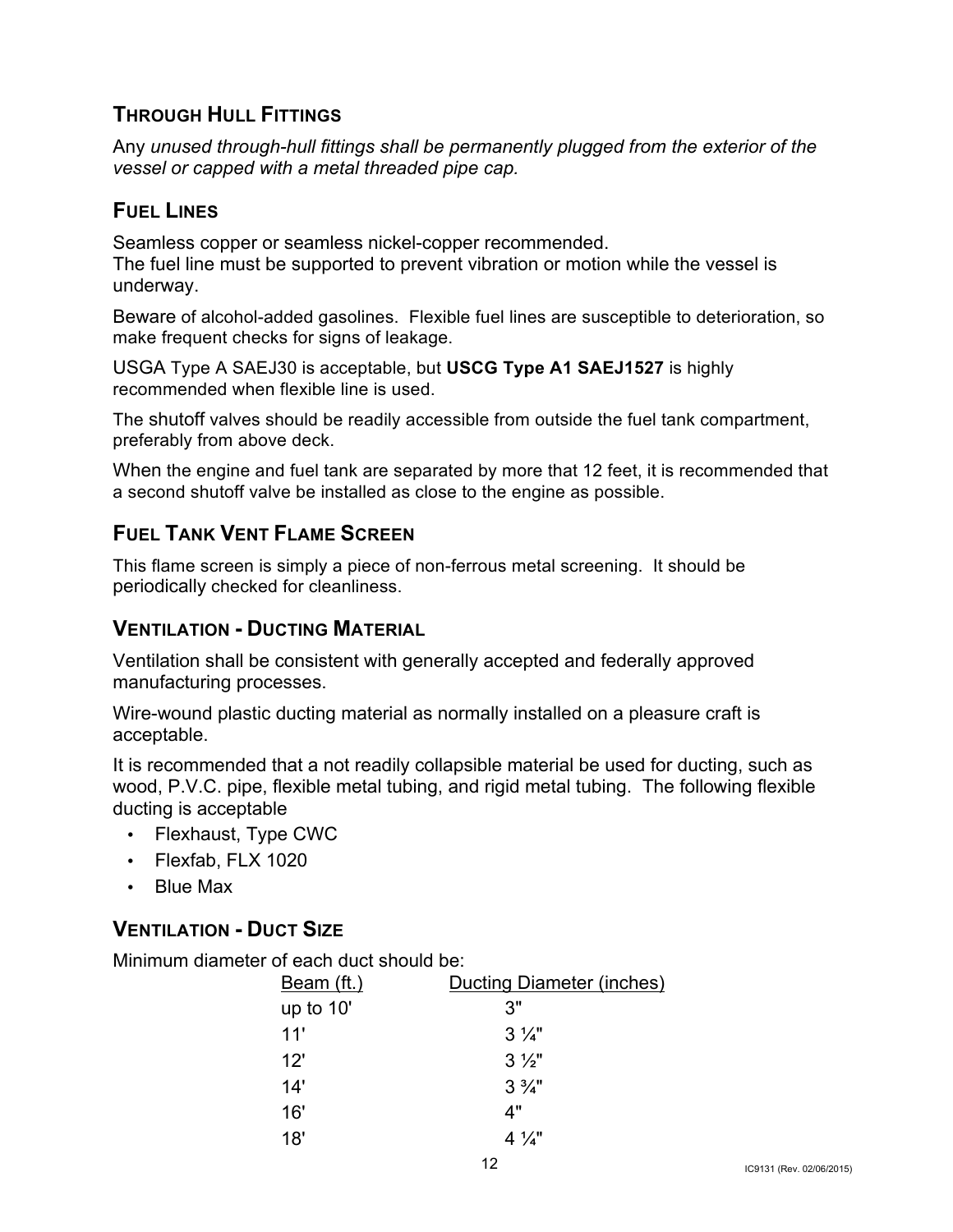# **BILGE PUMP - INDICATOR LIGHTS**

Electrically-operated bilge pumps (2) with indicator lights that are activated whenever the pumps are operating or are activated due to a high-water alarm system are required.

The indicator lights are required at the helm position used most often.

It is recommended that at least one bilge pump be automatic and that the indicator lights, if used, be place at each helm position.

# **PERSONAL FLOTATION DEVICES**

Personal flotation devices (PFDs) made of uni-cellular foam are recommended over the kapok-filled type.

## **PFD MARKING**

#### On Documented Vessels

Each device must be marked with the name of the vessel.

#### On Undocumented Vessels

If your PFDs are already marked with the name of the vessel, it is recommended that the registration number also be shown.

The vessel registration number is not required on PFDs on board vessels certified prior to 1981; however, replacement PFDs must show the vessel registration number. Any new vessel will be required to have the registration number on its PFDs. This is a minimum requirement - the vessel name may also be shown.

#### **RETROREFLECTIVE TAPE**

#### **Class A Class B Class C Class D**

Each personal flotation device (PFD) must have affixed, in a suitable manner, 200 square centimeters (31.5 square inches) of Coast Guard approved retroreflective material to the outside of each device and 200 square centimeters (31.5 square inches) to the inside of each device that is reversible.

#### **FIRE FIGHTING EQUIPMENT**

Although the bucket and line are no longer required, it is recommended that one be carried from small Class "A" fires (paper, wood, and bedding).

Halo 1301 fixed fire-fighting apparatus is not recommended nor is it discouraged. However, if you choose to install Halo 1301 fixed extinguishers, you should follow the manufacturer's instructions exactly. The ratio between canister size and compartment will not be effective and a canister that is too large may be highly toxic. It is also recommended that only Coast Guard approved systems be installed.

# **FIRST-AID KIT**

The following items are recommended to include: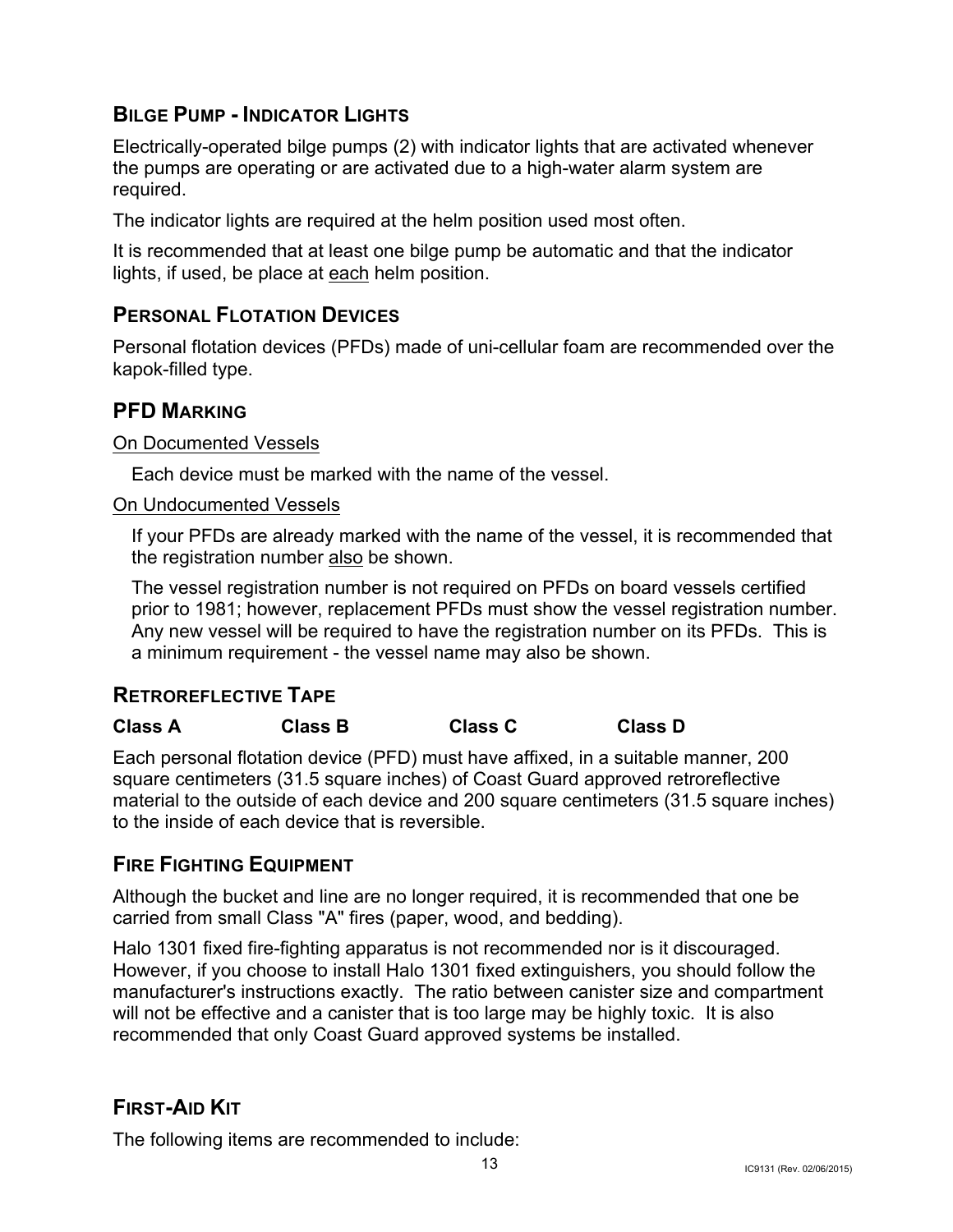- CPR Mask
- Latex Medical Gloves
- Sterile Saline Solution
- 2 Units 1" Adhesive compress
- 2 Units 2" Bandage compress
- 1 Unit 3" Bandage compress
- 1 Unit 4" Bandage compress
- 1 Unit 3 inch x 3 inch plain gauze pad
- 1 Unit Gauze roller bandage
- 2 Units Gauze trauma dressing
- 3 Units Triangular bandage
- 1 Unit Tourniquet, scissors, tweezers

The American Red Cross has made available "The American Red Cross First-Aid Kit" that is acceptable and can be acquired at any American Red Cross facility.

Other items may be carried as desired. Recommended additional items include:

- Antiseptic
- Eye dressing
- Burn Ointment
- Aspirin
- Splints
- First-aid booklet

A "unit" is a package containing one or more individual items or dressings.

# **EMERGENCY PROCEDURE LIST**

A copy of this list suitable for posting is attached.

Note: This list is the recommended minimum. Many boats will have individual characteristics which should be taken into consideration, and a list tailored to fit the situation.

# **VISUAL DISTRESS SIGNALS**

The pistol-type visual distress signal has been defined as a dangerous weapon and subject to rules of purchase, registration, and carriage as required for any handgun. The pistol-type visual distress signal is no longer acceptable and may not be carried aboard charter boats. The preferred alternative is the orange flag distress signal and electric distress light.

All visual distress signals must bear a Coast Guard approval number.

# **MARINE RADIO AND COMPASS**

**Class A Class D**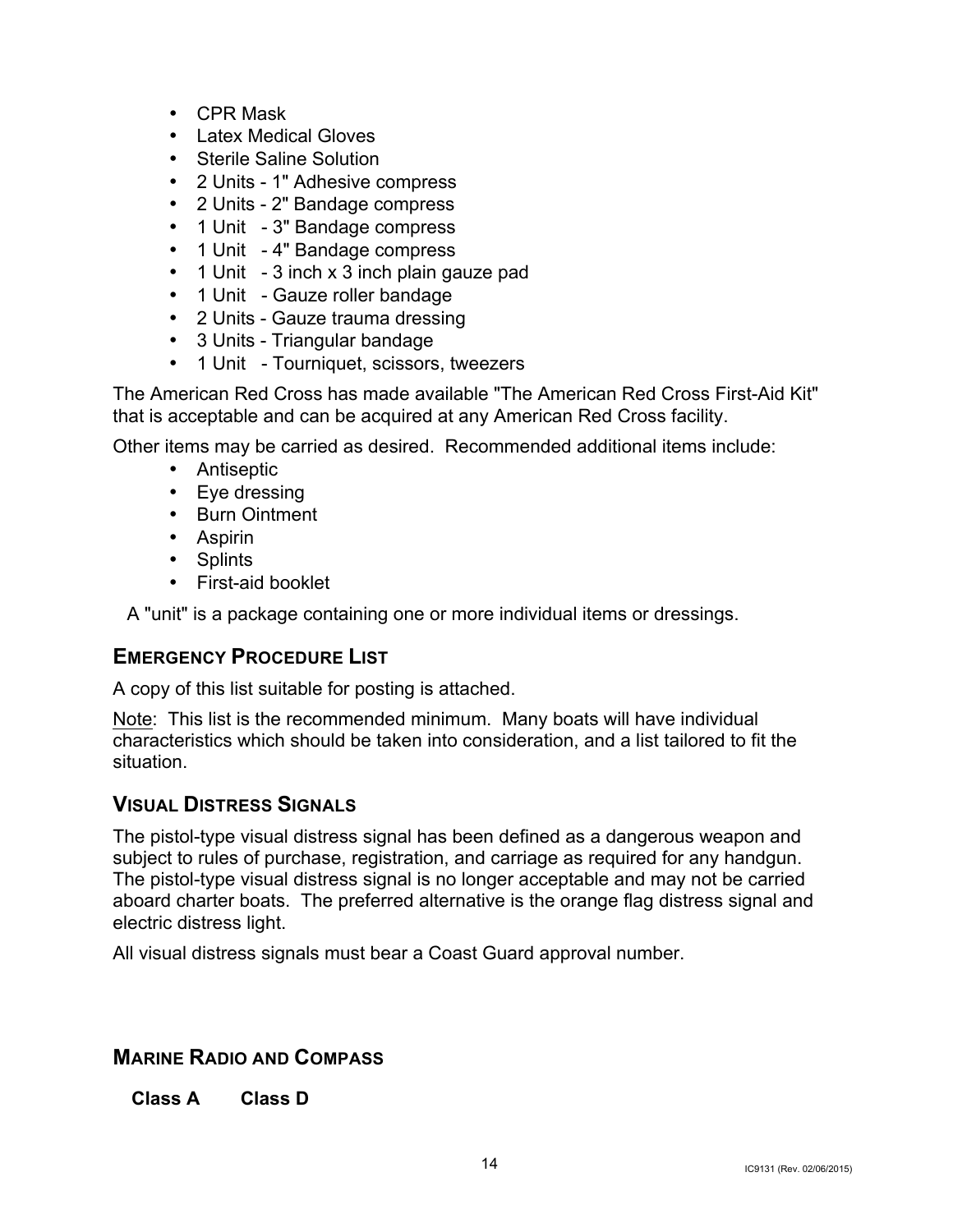- (1) A vessel carrying passengers for hire operating on the Great Lakes and Lake St. Clair shall have aboard a marine radio-telephone which is in good working condition. (C*urrently [2006]) the license is not required).*
- (2) A vessel carrying passengers for hire operating on the Great Lakes and Lake St. Clair shall have aboard a suitable marine-type compass which is in good and serviceable condition.

# **ANCHOR, LINE AND CHAIN**

The required anchor is intended to be a storm anchor. The anchor line must be nylon to provide sufficient elasticity for absorbing shock loads. A length of chain may be used between the anchor and line if desired.

| ILENGTH | <b>BEAM</b> |       | <b>LINE</b> | <b>CHAIN</b> | <b>ANCHOR STYLE &amp; SIZE</b> |                     |
|---------|-------------|-------|-------------|--------------|--------------------------------|---------------------|
|         | Sail        | Power |             |              | Northill                       | "Danforth" Standard |
| 10'     | 5'          | 5'    | 3/8"        | 1/4"         | 12 lbs.                        | 8 lbs.              |
| 15'     | 7'          | 7'    | 3/8"        | 1/4"         | 12 lbs.                        | 8 lbs.              |
| 20'     | 8'          | 9'    | 7/16"       | 5/16"        | 27 lbs.                        | 13 lbs.             |
| 25'     | 9'          | 10'   | 7/16"       | 5/16"        | 27 lbs.                        | 22 lbs.             |
| 30'     | 10'         | 11'   | 1/2"        | 3/8"         | 46 lbs.                        | 22 lbs.             |
| 35'     | 12'         | 13'   | 5/8"        | 7/16"        | 45 lbs.                        | 40 lbs.             |
| 40'     | 13'         | 14'   | 3/4"        | 1/2"         | 80 lbs.                        | 65 lbs.             |
| 50'     | 14'         | 16'   | 3/4"        | 1/2"         | 105 lbs.                       | 130 lbs.            |
| 60'     | 16'         | 19'   | 7/8"        | 9/16"        | 105 lbs.                       | 180 lbs.            |

The chart shows the recommended minimum sizes of anchor, chain and line.

To use the chart, use the length or the beam, whichever gives the larger size.

# **WATER LIGHTS**

All Coast Guard-approved water lights are acceptable and recommended.

Water lights which are not Coast Guard approved are acceptable if they meet these requirements:

- 1. Have a flashing white strobe light with a 360º clear lens.
- 2. Activate automatically when thrown into the water or turned upright.
- 3. Operate for minimum of eight (8) hours.
- 4. Are capable of being attached to the ring buoy.
- 5. Must float by itself with the light out of the water.
- 6. Must be waterproof.

Note: Do not confuse the water light with the personal flotation device light; these are two distinctly different types of lights.

Some acceptable models are:

- ACR  $#SM-2$  and 566
- Soderburg #S1307B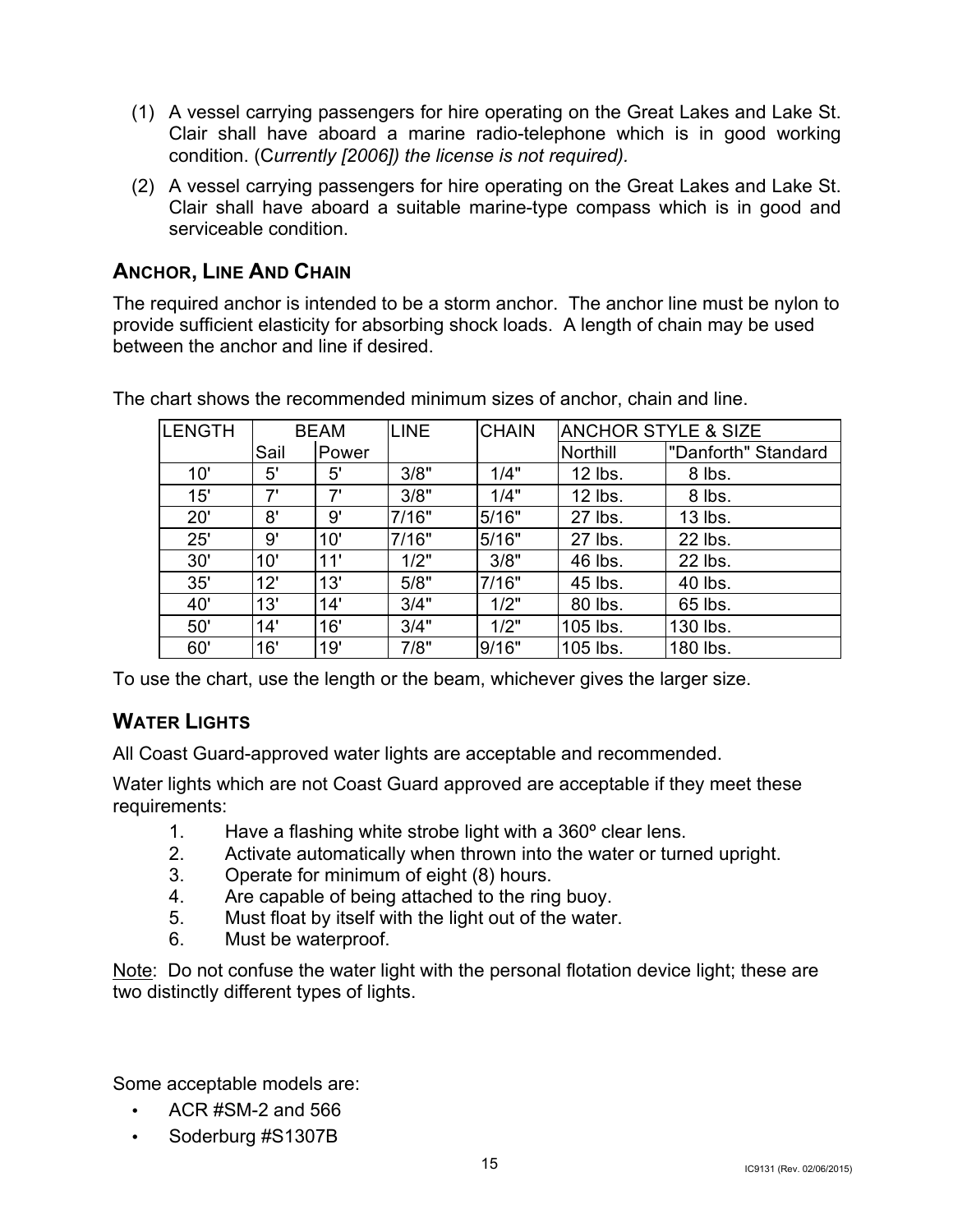• Guest #301 and 375

If you have any questions concerning any of the information contained in this booklet, please feel free to contact us at:

Michigan Department of Natural Resources Attn: Marine Inspection Officer Law Enforcement Division P. O. Box 30031 Lansing, Michigan 48909

> Telephone: 517-284-5994 TTY/TDD 711 (Michigan Relay Center)